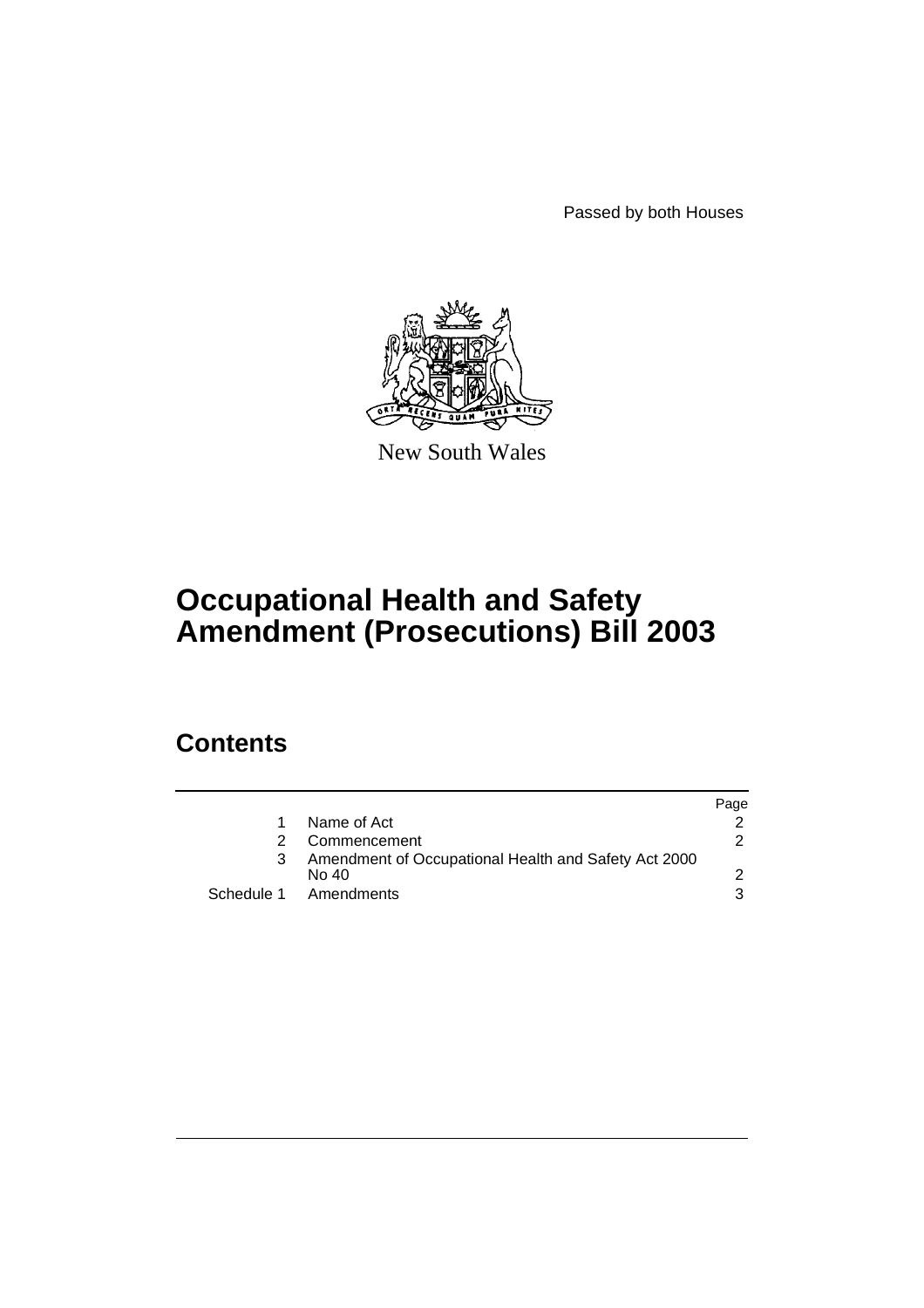**Contents** 

Page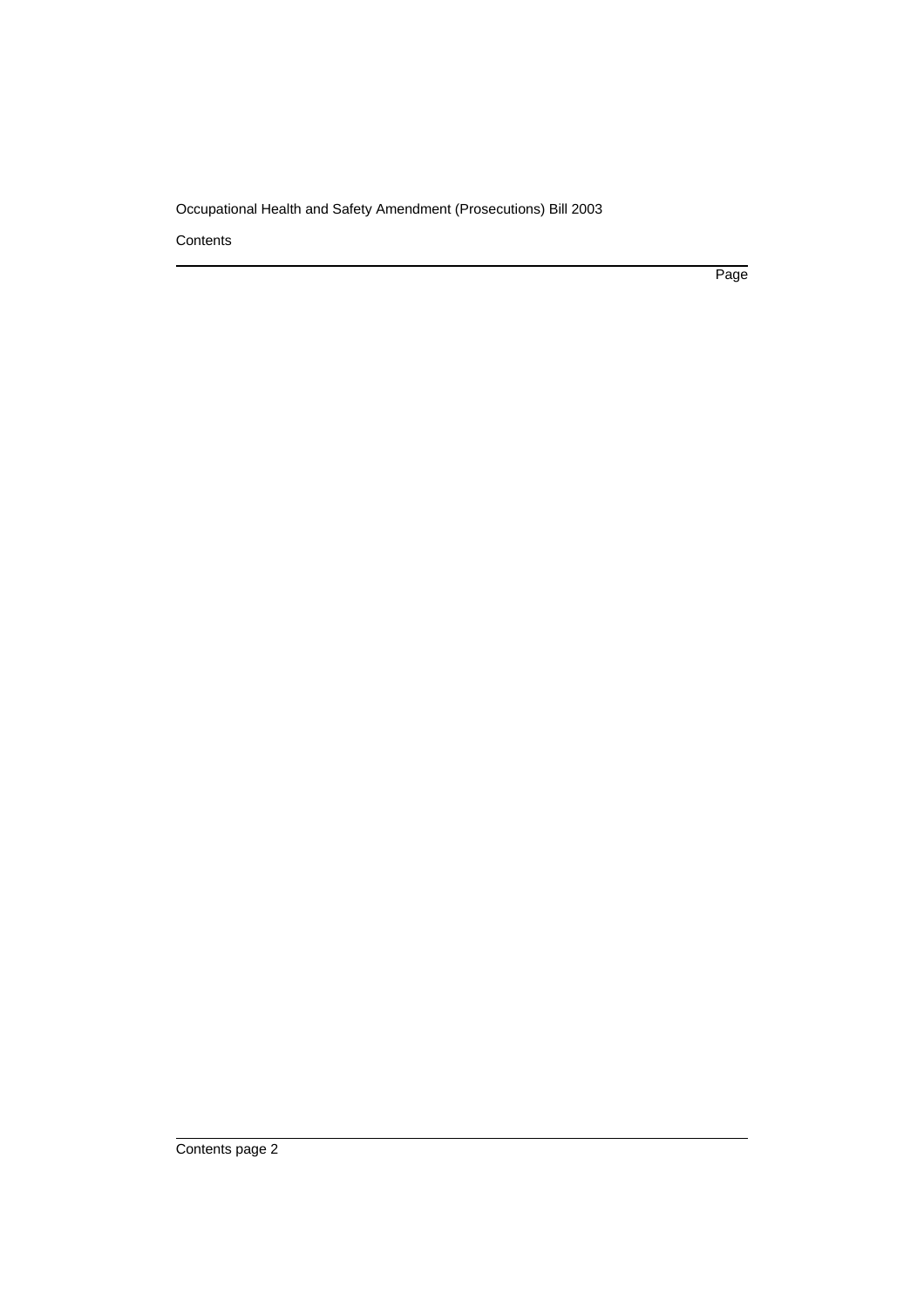*I certify that this PUBLIC BILL, which originated in the LEGISLATIVE COUNCIL, has finally passed the LEGISLATIVE COUNCIL and the LEGISLATIVE ASSEMBLY of NEW SOUTH WALES.*

*Legislative Council 2003* *Clerk of the Parliaments*



New South Wales

# **Occupational Health and Safety Amendment (Prosecutions) Bill 2003**

Act No , 2003

An Act to amend the *Occupational Health and Safety Act 2000* with respect to prosecutions for offences.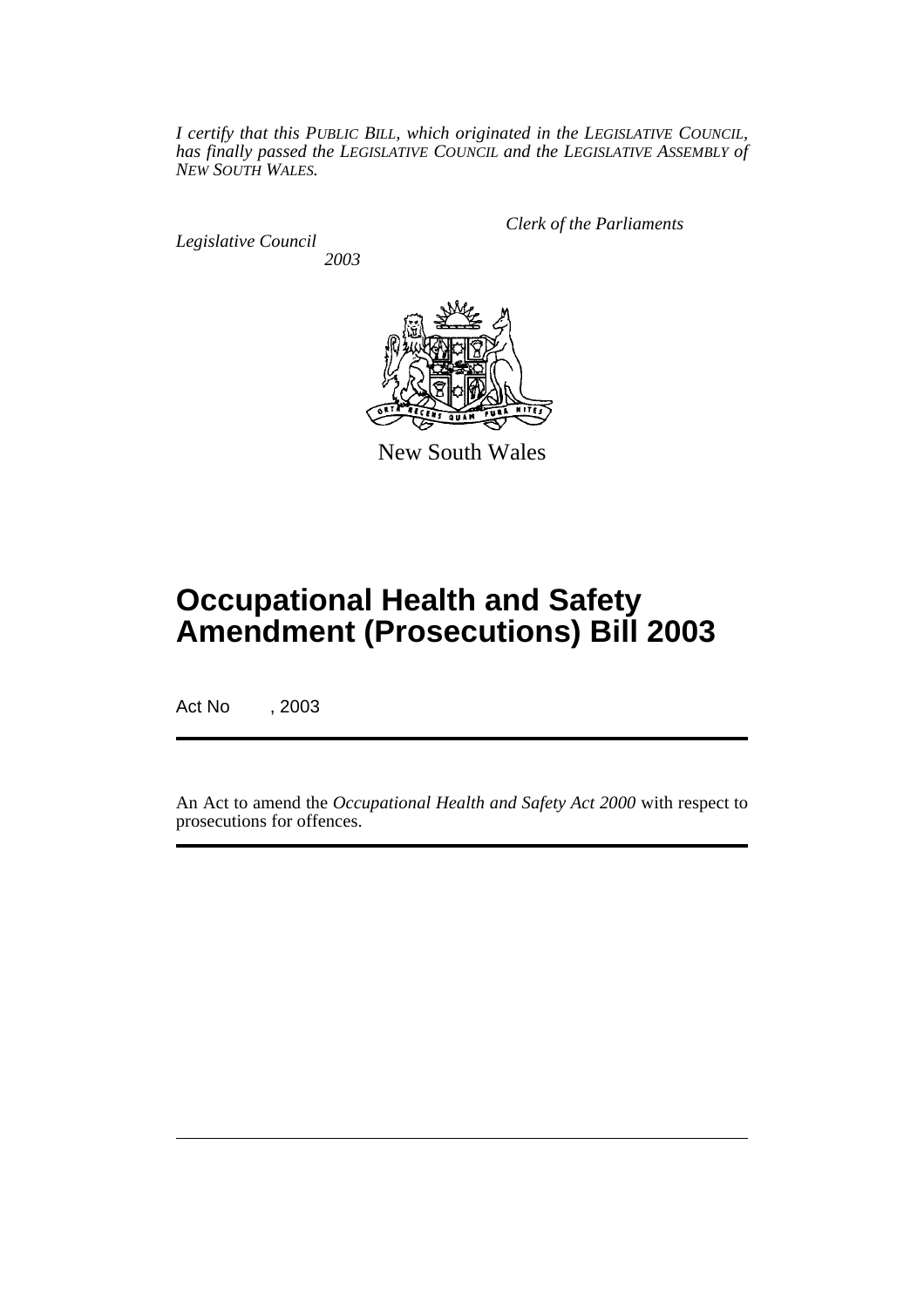#### **The Legislature of New South Wales enacts:**

## **1 Name of Act**

This Act is the *Occupational Health and Safety Amendment (Prosecutions) Act 2003*.

#### **2 Commencement**

This Act commences on the date of assent to this Act.

#### **3 Amendment of Occupational Health and Safety Act 2000 No 40**

The *Occupational Health and Safety Act 2000* is amended as set out in Schedule 1.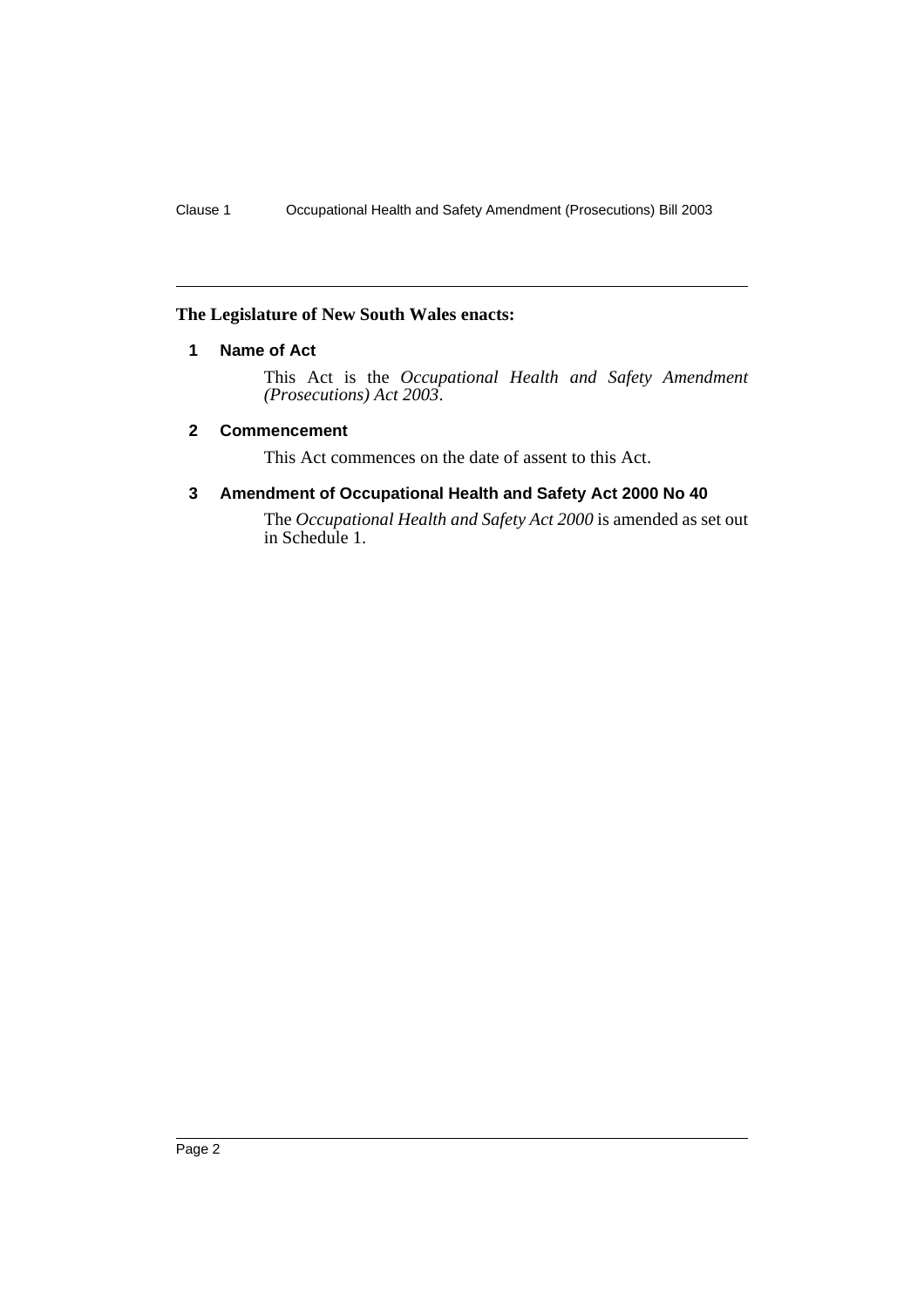Amendments **Schedule 1** and the set of the set of the set of the set of the set of the set of the set of the set of the set of the set of the set of the set of the set of the set of the set of the set of the set of the set

(Section 3)

## **Schedule 1 Amendments**

#### **[1] Section 106 Authority to prosecute**

Omit "the Minister" from section 106 (1) (a).

Insert instead "a Minister of the Crown".

## **[2] Section 106 (2)**

Omit "the Minister" where firstly occurring.

Insert instead "a Minister".

## **[3] Schedule 3 Savings, transitional and other provisions**

Insert at the end of clause 1 (1):

*Occupational Health and Safety Amendment (Prosecutions) Act 2003*

## **[4] Schedule 3, Part 3**

Insert after Part 2:

## **Part 3 Provisions consequent on enactment of Occupational Health and Safety Amendment (Prosecutions) Act 2003**

### **18 Definitions**

In this Part:

*amending Act* means the *Occupational Health and Safety Amendment (Prosecutions) Act 2003*.

*former Act* means the *Occupational Health and Safety Act 1983*.

*proceedings* includes purported proceedings.

*terminated* includes stayed, dismissed or not proceeded with for any other reason (including nullity).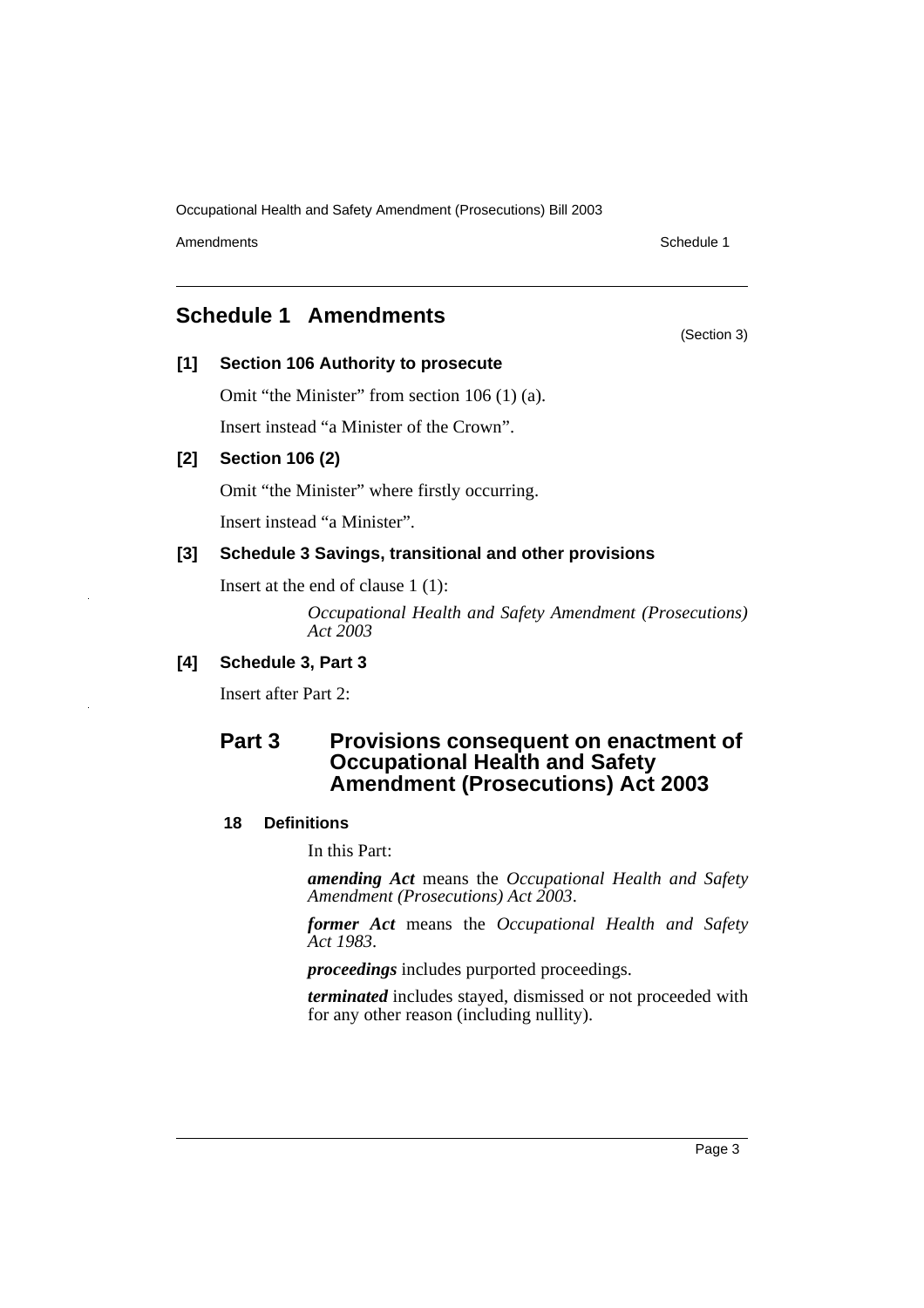Schedule 1 Amendments

#### **19 Application of amendments to offences**

- (1) Section 106, as amended by the amending Act, extends to proceedings relating to offences under this Act or the regulations committed before the commencement of the amending Act.
- (2) Section 106, as amended by the amending Act, extends (by the operation of clause 13) to proceedings relating to offences under the former Act or regulations under that Act.
- (3) This clause applies whether any proceedings referred to in this clause were or are instituted before, on or after the commencement of the amending Act or are pending on that commencement.
- (4) In the case of proceedings instituted under section 48 of the former Act before that commencement, section 48 (1) (a) of that Act is to be construed as if a reference to the Minister in that paragraph was and always had been a reference to any Minister of the Crown.
- (5) In the case of any proceedings referred to in this clause that were instituted before that commencement, any such proceedings are taken to have been validly instituted, and to have always been validly instituted, if they were consented to by a Minister of the Crown.

#### **20 Terminated proceedings**

- (1) This clause applies to proceedings terminated in the Industrial Relations Commission before the commencement of the amending Act if:
	- (a) the proceedings related to alleged offences under this Act or the former Act or the regulations under those Acts, and
	- (b) the proceedings were consented to by a Minister of the Crown and were terminated merely because the proceedings were invalidly instituted, and
	- (c) the proceedings would have been taken to have been validly instituted if the amending Act had commenced before the proceedings were terminated.
- (2) Any such proceedings may be recommenced, on the basis of the applications and other documents by which those proceedings were last commenced and without any further